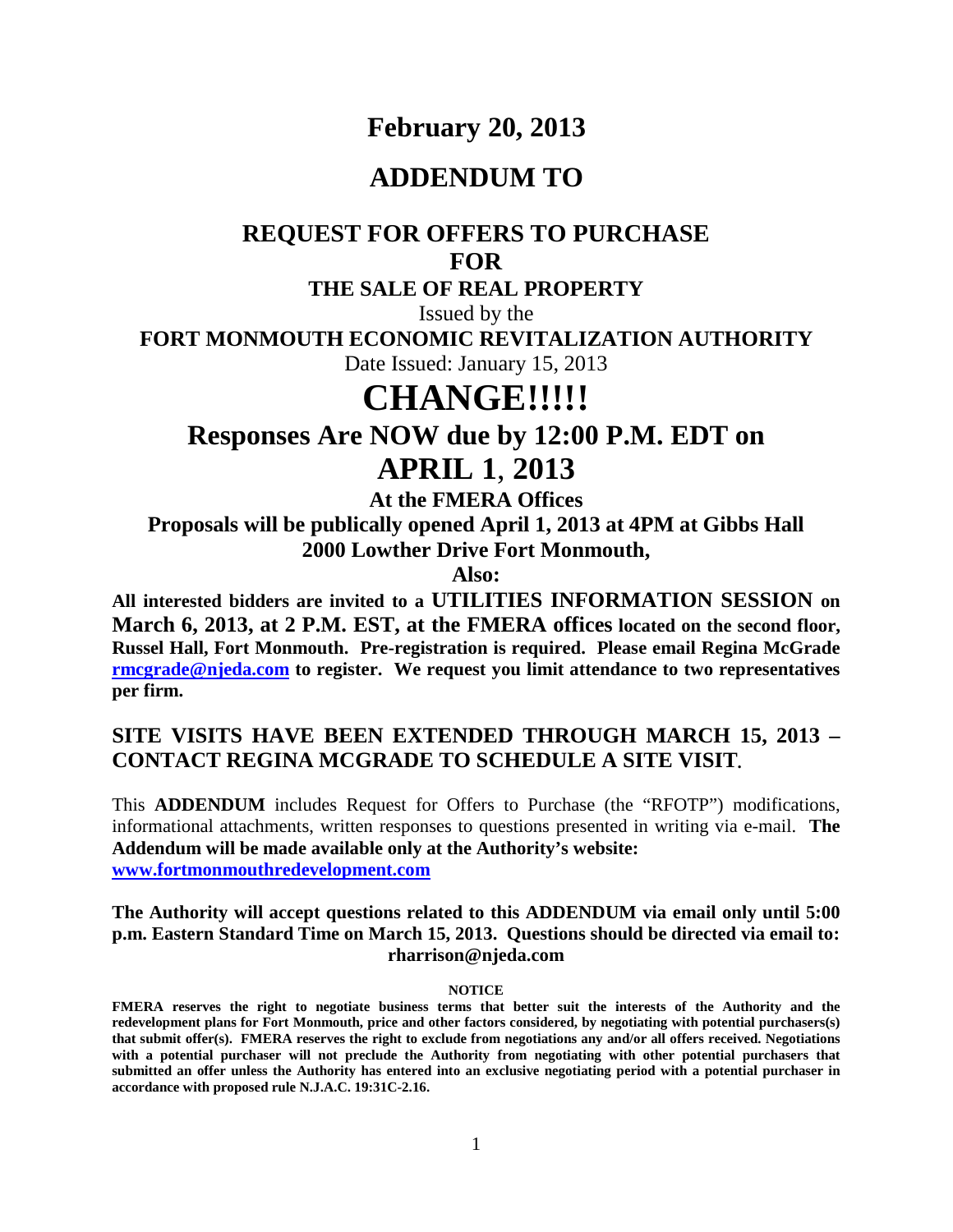### **A. MODIFICATIONS ISSUED BY THE AUTHORITY**

1. Refer to pages 5 and 6 "Section 4.0 OFFER SUBMISSION" Replace the first two paragraphs with the following:

**"Five (5) copies** of the Offer (one (1) unbound, original; three (3) bound copy and one (1) copy in PDF format on a CD) must be submitted marked "REQUEST FOR OFFERS TO PURCHASE FOR THE SALE OF REAL AND PERSONAL PROPERTY" in a sealed package and addressed to:

> Bruce Steadman Executive Director Fort Monmouth Economic Revitalization Authority

**Proposals must be received by April 1, 2013 at 12:00 P.M., Eastern Daylight Time (EDT). Proposals may be delivered via an overnight service (FedEx or UPS) to 100 Barton Avenue, Oceanport, NJ 07757.**

**Hand delivered proposals must be received at the FMERA Staff Office, Second Floor, Russel Hall, Fort Monmouth by April 1, 2013 at 12:00 P.M. EDT. Anyone seeking to utilize hand delivery must contact Regina McGrade [rmcgrade@njeda.com](mailto:rmcgrade@njeda.com) 732-720-6350, no later than 3:00 P.M. on Friday, March 29, 2013, for delivery instructions and directions.**

**For US mail delivery, please mail to FMERA, P.O, Box 267, Oceanport, NJ. All US mail deliveries must be received by April 1, 2013 at 12:00 P.M.** 

**Proposals will be publically opened on April 1, 2013 at 4:00 P.M. at Gibbs Hall, 2000 Lowther Drive, Fort Monmouth.**

- 2. All interested bidders are invited to a utilities information session on March 6, 2013, at 2 P.M. EDT, at the FMERA offices located on the second floor, Russel Hall, Fort Monmouth. Pre-registration is required for access to our office. Please email Regina McGrade [rmcgrade@njeda.com](mailto:rmcgrade@njeda.com) to register. We request you limit attendance to two representatives per firm.
- 3. Should you want to schedule a site visit please contact Regina McGrade [rmcgrade@njeda.com](mailto:rmcgrade@njeda.com) . The cut-off for site visits is now March 15, 2013.

### B. **QUESTIONS AND ANSWERS RECEIVED VIA E-MAIL**

**1. Question:** What is the stage of renovation for each unit? **Answer:** The Status of the NCO housing located on Gosselin Avenue is as follows: The buildings are numbered 233 to 258, 25 total buildings; all are duplexes except for building 233 which is a single family unit. Building #234 and #236 are just gutted and just raw space. Building 233 has been converted from a duplex into a single family unit.